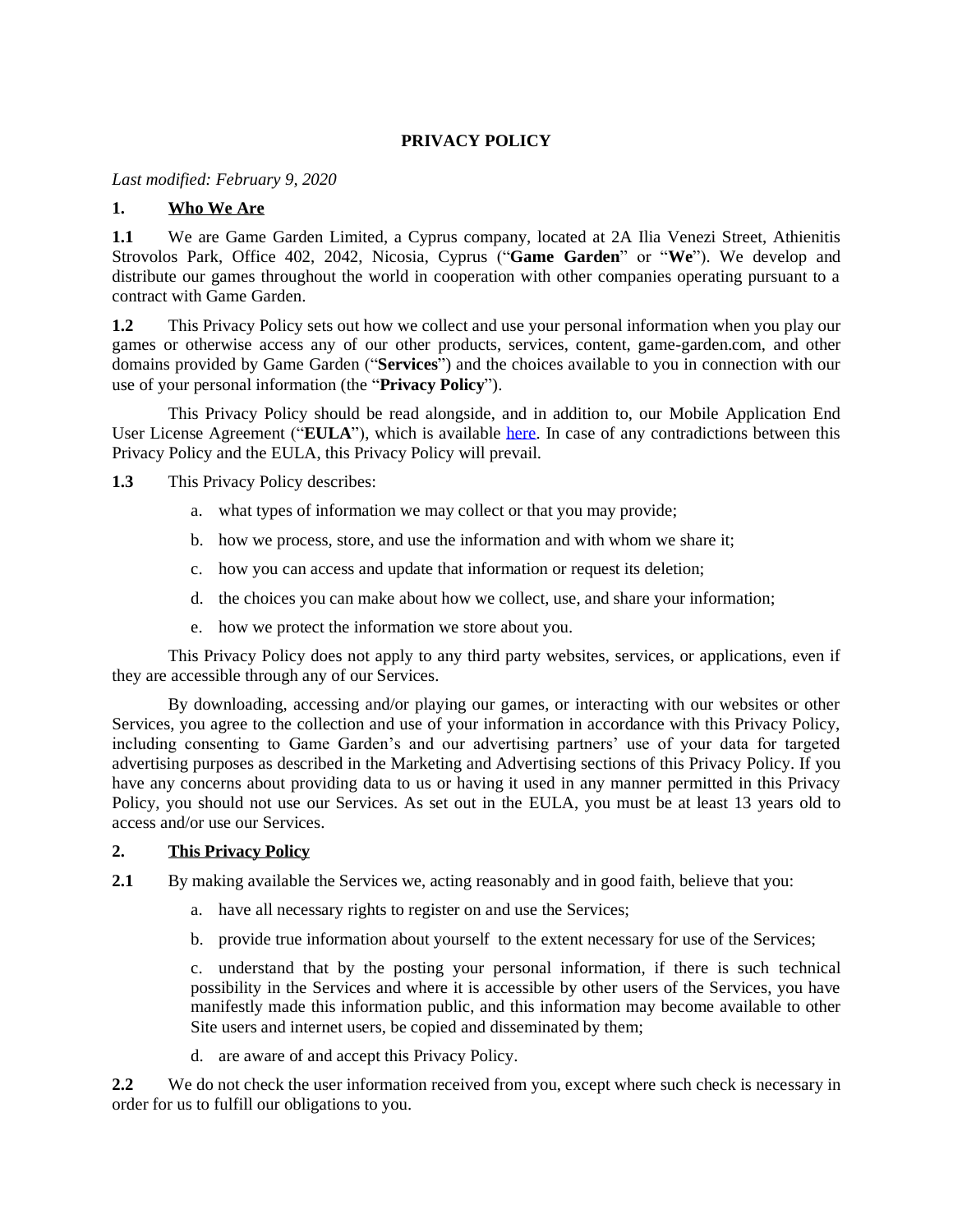#### **3. Information We Collect and How We Collect It**

**3.1** In order to implement the agreement between you and us and provide you with access to our Services, we will improve, develop, and implement new features to our Services and enhance the available Services' functionality. To achieve these objectives, and in compliance with applicable laws, we will collect, store, aggregate, organize, extract, compare, use, and supplement your data (hereinafter "**Processing**"). We will also receive and transfer this data, and our automatically processed analyses of this data to our affiliates and partners as set out in the table below and Section 4 of this Privacy Policy.

**3.2** Details about the information we collect when you use our Services, why we collect and process it, and the legal bases are set forth below.

| <b>Information Collected</b>                                                                                                                                                                                                                                                                                                                                                                                                                                                                                                                                                                                                                                                                                                | <b>Purpose</b>                                                                                                                                                                                                                                                                                                                                                                                                                                                                                                                                                                                                             | <b>Legal Basis</b>                                              |
|-----------------------------------------------------------------------------------------------------------------------------------------------------------------------------------------------------------------------------------------------------------------------------------------------------------------------------------------------------------------------------------------------------------------------------------------------------------------------------------------------------------------------------------------------------------------------------------------------------------------------------------------------------------------------------------------------------------------------------|----------------------------------------------------------------------------------------------------------------------------------------------------------------------------------------------------------------------------------------------------------------------------------------------------------------------------------------------------------------------------------------------------------------------------------------------------------------------------------------------------------------------------------------------------------------------------------------------------------------------------|-----------------------------------------------------------------|
| Player ID, which<br>Unique<br>is<br>automatically created for you by<br>our game server when you first<br>start using the Services.                                                                                                                                                                                                                                                                                                                                                                                                                                                                                                                                                                                         | We use this information in order to<br>manage and administer the Services<br>provided to you, identify your in-game<br>actions, track your progress, and<br>match your purchases to your account.<br>We use this data to enable us to fulfill<br>our obligations to you as part of the<br>Services (e.g. in cases where you<br>request restoration of your account<br>and progress or contact us to correct<br>errors with in-game purchases).                                                                                                                                                                             | Legitimate interests<br>Performance of our<br>contract with you |
| Your nickname if you choose to<br>create one.                                                                                                                                                                                                                                                                                                                                                                                                                                                                                                                                                                                                                                                                               | We provide you with the option to<br>create a nickname that is then matched<br>with your game profile for purposes of<br>in-game competitions between players<br>and for leaderboards.                                                                                                                                                                                                                                                                                                                                                                                                                                     | Legitimate interests<br>Performance of our<br>contract with you |
| Additional<br>data<br>received<br>automatically when you access the<br>Services, whether on a mobile<br>device or on a computer, including<br>information about your device,<br>such as your IP-address, device IDs<br>(MAC Address, Identifier For<br>(IDFA),<br>Advertising<br>Google<br>Advertising ID (GAID), unique<br>device identifier (UDID), and/or<br>International Mobile Equipment<br>Identity (IMEI), and unique IDs for<br>push notifications), country and<br>language settings, device model<br>and operating system used, your<br>installed apps, type of browser,<br>your Internet provider and/or phone<br>network operator, network type,<br>screen resolution, RAM size and<br>your browsing behavior. | We use your data for internal review<br>and game analytics in order to<br>constantly improve the content of our<br>Services,<br>optimize<br>your<br>user<br>experience, understand any errors you<br>may encounter when using<br>the<br>Services, prevent fraud, notify you of<br>Services,<br>changes<br>to the<br>and<br>personalize your use of our Services.<br>We use this information in order to<br>tailor and improve the advertisements<br>that may be presented to you within<br><b>Services</b><br>and<br>measure<br>the<br>the<br>effectiveness of these advertisements,<br>as described in more detail below. | Legitimate interests                                            |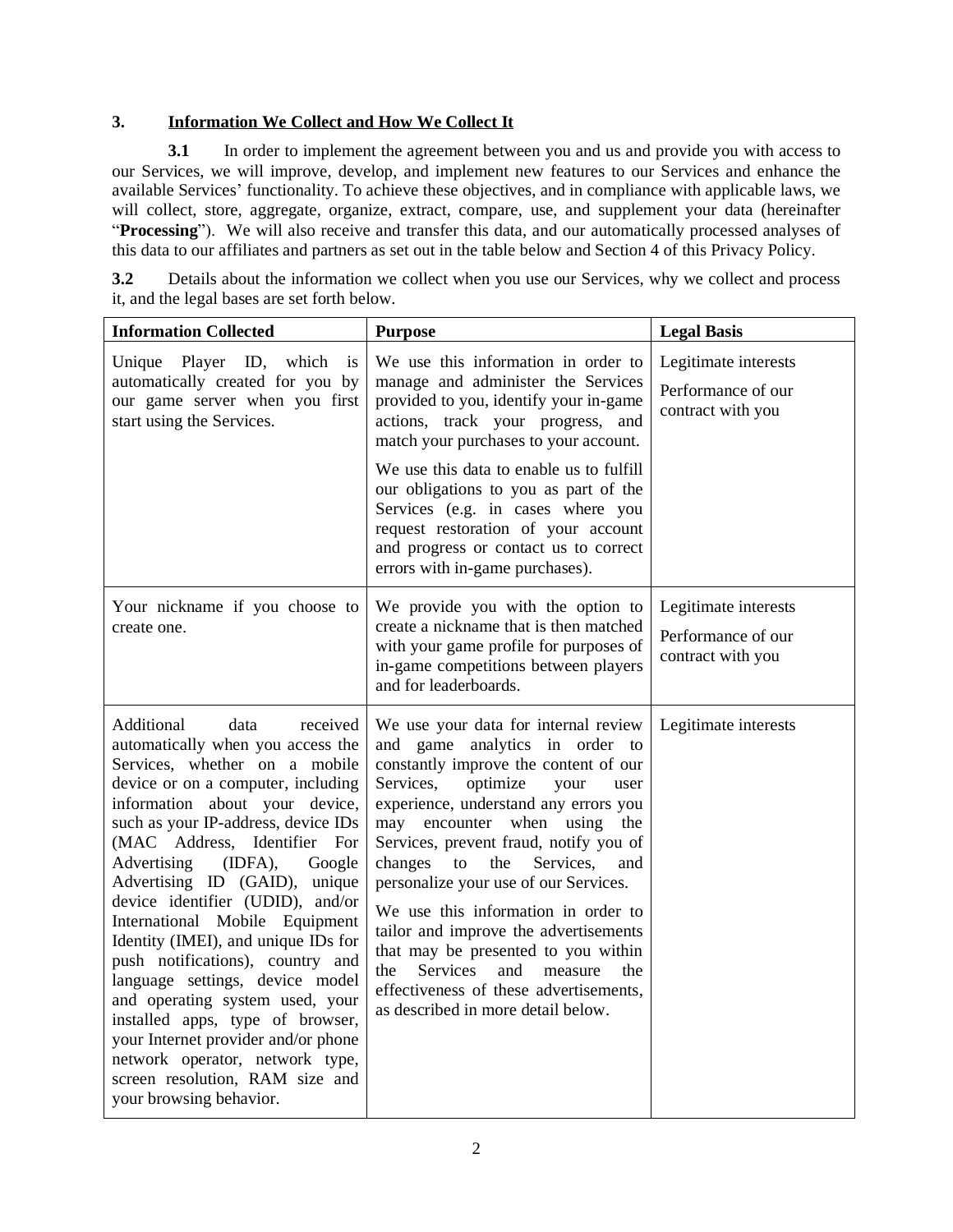| Details about your usage of the<br>Services, such as the date and time<br>you installed our game or Service,<br>the date and time you accessed our<br>game or Service, your game<br>progress and various in-game<br>activities, such as, for example,<br>spending in-game currencies, and<br>system and game error reports.                                                                                                        | We use your data for game analytics<br>and in order to constantly improve the<br>content of our Services, optimize your<br>user experience, understand any errors<br>you may encounter when using the<br>Services, prevent fraud, notify you of<br>Services<br>changes<br>the<br>to<br>and<br>personalize the use of our Services.<br>We also use your data to provide you<br>with customer support should you<br>encounter any problems with our<br>Services. | Legitimate interests<br>Performance of our<br>contract with you                                                                                                                                                                    |
|------------------------------------------------------------------------------------------------------------------------------------------------------------------------------------------------------------------------------------------------------------------------------------------------------------------------------------------------------------------------------------------------------------------------------------|----------------------------------------------------------------------------------------------------------------------------------------------------------------------------------------------------------------------------------------------------------------------------------------------------------------------------------------------------------------------------------------------------------------------------------------------------------------|------------------------------------------------------------------------------------------------------------------------------------------------------------------------------------------------------------------------------------|
| Additional information that you<br>provide to us when you enter a<br>promotion or contest or report an<br>issue with the Services to us.                                                                                                                                                                                                                                                                                           | We use your data for game analytics<br>and in order to constantly improve the<br>content of our Services, optimizing<br>experience,<br>and<br>user<br>to<br>your<br>understand<br>any errors you<br>may<br>encounter when using the Services.                                                                                                                                                                                                                  | Legitimate interests<br>Performance of our<br>contract with you                                                                                                                                                                    |
| Information that is automatically<br>received at the time of access to the<br>Services with the use of cookies.                                                                                                                                                                                                                                                                                                                    | Game-Garden.ru<br>Game-<br>and<br>Garden.com use cookies solely to save<br>your language preference and do not<br>use any type of third-party cookies or<br>analytics.                                                                                                                                                                                                                                                                                         | Consent                                                                                                                                                                                                                            |
| Limited payment information if<br>make<br>in-game<br>purchases<br>you<br>within our Services, such as unique<br>transaction ID, date and time of<br>payment, and the payment amount.<br>We do not receive or store any<br>billing and payment information<br>that you provide when your<br>purchase is processed by a mobile<br>app store (such as Apple<br><sub>or</sub><br>Google) or by a social network<br>(such as Facebook). | We use this information to resolve any<br>errors that may occur with payment<br>processing through the appropriate<br>store or platform to ensure that your<br>purchase can be applied to your<br>account.                                                                                                                                                                                                                                                     | Legitimate interests<br>Performance of our<br>contract with you                                                                                                                                                                    |
| Information that is created by you<br>while using the Services (if there is<br>such technical possibility in the<br>Services). This information can be<br>available to some or all other users<br>of our Services.                                                                                                                                                                                                                 | We use this information in order to<br>manage and administer the Services<br>including providing our services to<br>you.                                                                                                                                                                                                                                                                                                                                       | Legitimate interests, which<br>inter<br>alia,<br>include<br>the<br>processing of data that you<br>expressly made<br>public<br>where it is accessible by<br>other users of the Services.<br>Performance of our<br>contract with you |
| Information<br>submitted<br>by<br>you                                                                                                                                                                                                                                                                                                                                                                                              | We use this information in order to                                                                                                                                                                                                                                                                                                                                                                                                                            | Legitimate interests                                                                                                                                                                                                               |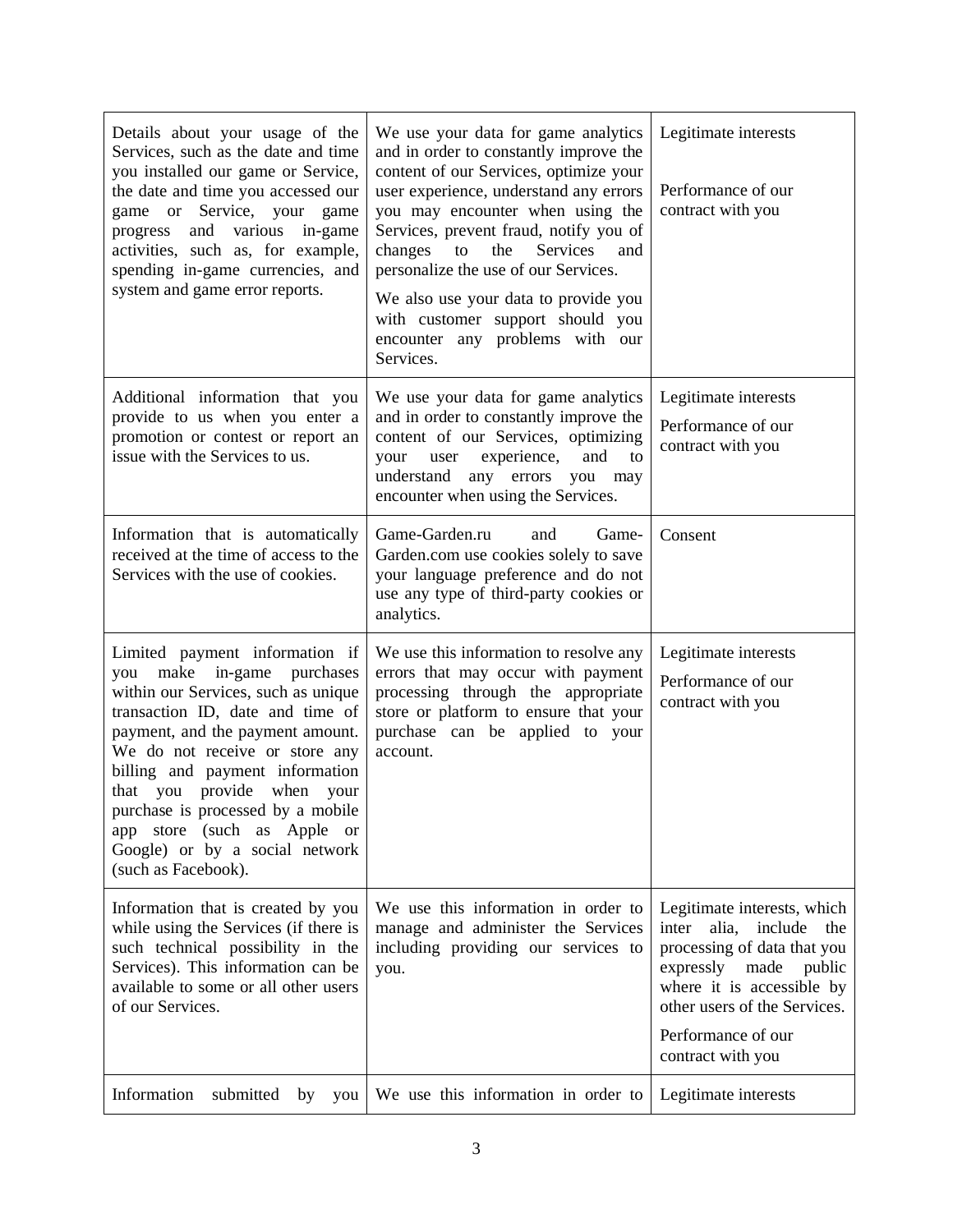| while requesting assistance from<br>our customer support, such as your<br>name and e-mail address, data<br>about your game play and activity<br>on our Services, your player and/or<br>social network ID number, and<br>other information that may be<br>requested by our customer support<br>team in order to assist you, such as<br>screenshots or payment transaction<br>ID <sub>s</sub> .                                                                                                             | verify your identity and to fulfill your<br>support request.<br>We may also use this data in order to<br>investigate any complaints on your<br>behalf and to provide you with a more<br>efficient service.<br>We<br>will<br>also<br>all<br>store<br>your<br>communications with our customer<br>service team and any information in<br>those communications in order to<br>provide support.                                                                                             | Performance of our<br>contract with you                         |
|-----------------------------------------------------------------------------------------------------------------------------------------------------------------------------------------------------------------------------------------------------------------------------------------------------------------------------------------------------------------------------------------------------------------------------------------------------------------------------------------------------------|-----------------------------------------------------------------------------------------------------------------------------------------------------------------------------------------------------------------------------------------------------------------------------------------------------------------------------------------------------------------------------------------------------------------------------------------------------------------------------------------|-----------------------------------------------------------------|
|                                                                                                                                                                                                                                                                                                                                                                                                                                                                                                           | For your convenience, we provide the<br>option of contacting our customer<br>support from the mobile applications<br>and the desktop Services. If you<br>choose to use our in-Service interface,<br>some information will be added to<br>your support ticket automatically, such<br>as your unique player ID assigned to<br>you when you downloaded the game,<br>platform, and information about your<br>operating system, your device or<br>desktop computer, and your screen<br>size. |                                                                 |
| Data collected via third parties,<br>including your social network IDs,<br>application store IDs, first and last<br>name, photo, nickname, friends list,<br>when you choose to log into our<br>Services via your<br>social<br><sub>or</sub><br>application store accounts (Apple<br>Game Center, Google Play Game<br>Services, or Amazon Game Circle)<br>and/or connect your social account<br>to our Services (e.g. Facebook,<br>Twitter). We will also receive<br>access to your e-mail address, if the | We use this information in order to<br>manage and administer the Services<br>provided to you and to allow you to<br>synchronize your game<br>progress<br>across multiple devices.<br>We use this information for certain<br>social functions of our Services, such<br>as to show you your friends who play<br>the same game(s) as you and their<br>progress and to allow you to invite<br>friends to play or send them in-game<br>gifts.<br>We also use this information in order       | Legitimate interests<br>Performance of our<br>contract with you |
| social media platform shares it, but<br>we will not store it.                                                                                                                                                                                                                                                                                                                                                                                                                                             | to provide you with updates and<br>information on our and selected third<br>parties' products and services in which<br>we think you may be interested.                                                                                                                                                                                                                                                                                                                                  |                                                                 |
|                                                                                                                                                                                                                                                                                                                                                                                                                                                                                                           | You can control what information is<br>shared with us from your social media<br>account by reviewing the privacy<br>controls on the appropriate third party<br>network. We recommend that you<br>review the social network's privacy                                                                                                                                                                                                                                                    |                                                                 |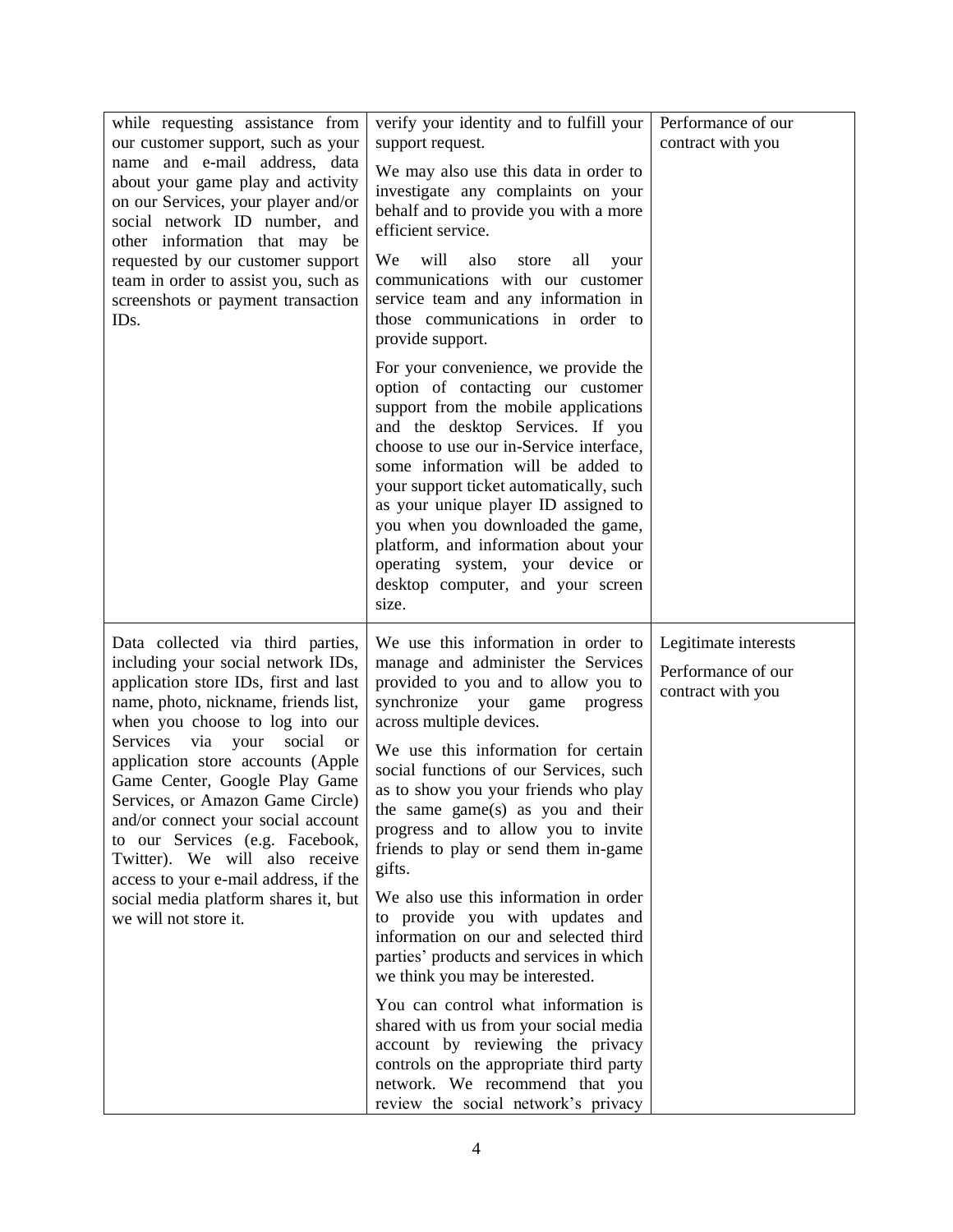| policy to learn more about the       |  |
|--------------------------------------|--|
| information they share with us and   |  |
| other developers and the choices you |  |
| can make to limit the accessible     |  |
| information.                         |  |
|                                      |  |

**3.3** Our legitimate interests include the following: (1) maintaining and administering the Services; (2) providing the Services to you; (3) improving the content of the Services and our web pages; (4) processing the data that you expressly made public; (5) ensuring your account is adequately protected; and (6) compliance with any contractual, legal, or regulatory obligations under any applicable law.

**3.4** As part of maintaining and administering the Services we use the information to analyze user activity and ensure that rules and terms of use for the Services are not violated.

**3.5** Your personal information may also be processed if it is required by a law enforcement or regulatory authority, body, or agency or in the defense or enforcement of legal rights. We will not delete personal information if it is relevant to an investigation or a dispute. We will store the relevant information until those issues are fully resolved and during the term that is required or permissible under applicable law.

**3.7** Please note, if you do not want us to process sensitive and special categories of data about you (including data relating to your health, racial or ethnic origin, political opinion, religious or philosophical beliefs, sex life, and your sexual orientation) you should take care not to post this information or share this data within our Services. Once you have provided this data it may be accessible by other users and it becomes difficult for us to remove this data.

**3.8** Please note, if you withdraw your consent to processing or you do not provide the data that we require in order to maintain and administer the Services, you may not be able to access the Services.

**3.9** If we intend to further process your data for any purpose other than the purposes set out in this Privacy Policy, we shall provide you with details of this further purpose before we commence processing.

#### **3.10** Marketing and Advertising

Our games and Services may include advertising for third party products and services, and we, or our third party partners, may send you marketing communications about other Game Garden games and related services based on your interests. For example, we may serve ads within our games and Services or place ads on third party websites or apps. Unless you opt out as explained below, you consent to us and our advertising partners collecting and using information about you to improve marketing and advertising so that we can show you relevant third party ads in our games or Services.

We and our third party partners use ad identifiers, such as ID for Advertisers (IDFA), Google Advertising ID (GAID), or unique device identifier (UDID), and other information collected from your devices, social networks, and provided by you to offer you ads that may be relevant to you within our games and Services.

When you play our games or use our Services, the ad identifiers and other information from your device is collected and shared with advertising partners to enable the delivery of ads to your device. Our marketing and advertising partners may combine such information with data they collected from you elsewhere (for example when you used their services) and use it to serve you more relevant ads or to improve the accuracy of their targeting and measuring systems.

By playing our games and using our Services, you consent to the collection and use of your data for targeted advertising purposes by our partners as set forth in this Privacy Policy and our partners' policies, including, but not limited to the following: [Unity,](https://unity3d.com/legal/privacy-policy) [Appsflyer,](https://www.appsflyer.com/privacy-policy/) [Chartboost,](https://answers.chartboost.com/en-us/articles/200780269) [Fyber,](https://www.fyber.com/legal/privacy-policy/) [ironSource.](http://www.ironsrc.com/wp-content/uploads/2017/01/ironSource-Privacy-Policy.pdf) You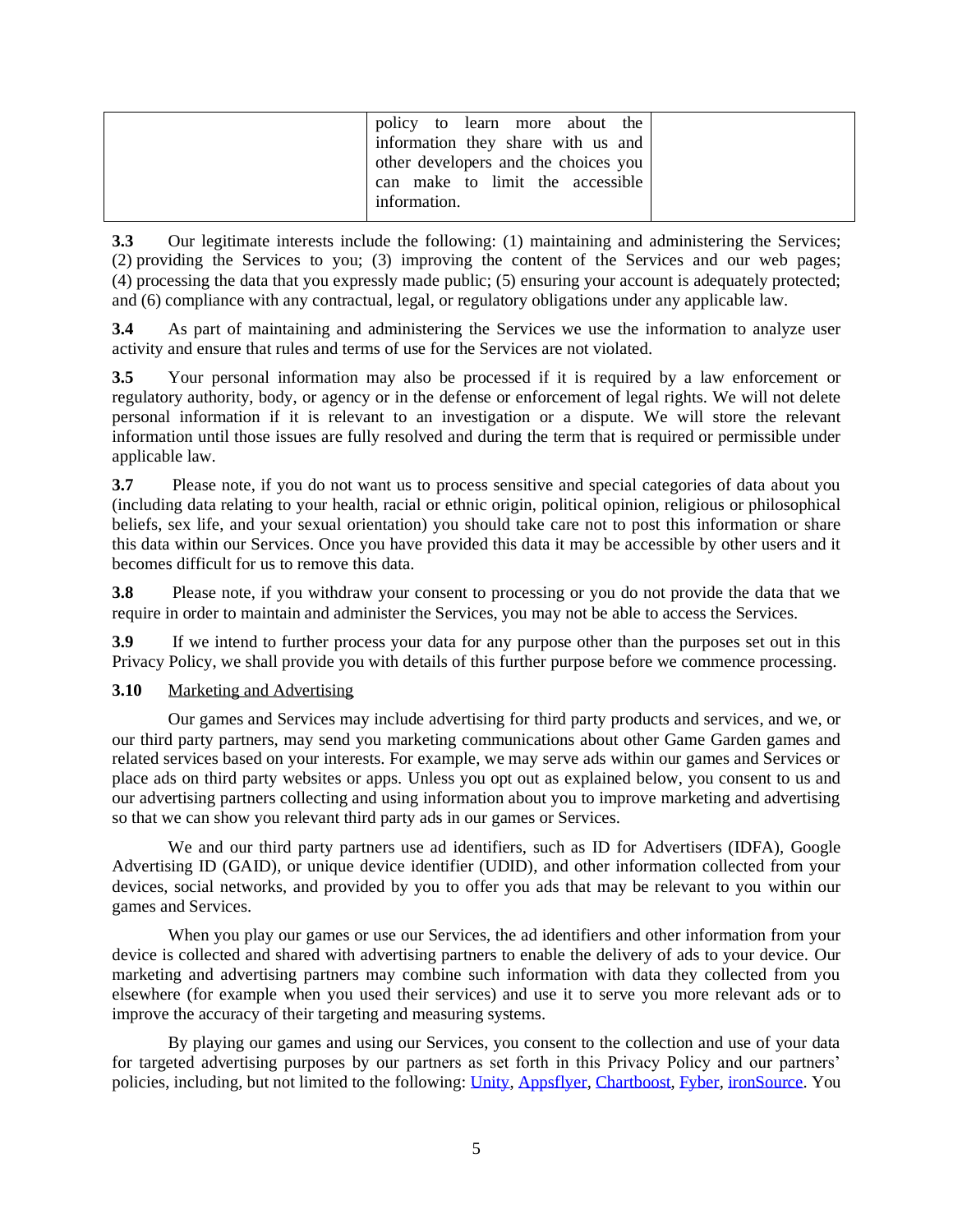can refuse or withdraw your consent to such use at any time by preventing your device's ad identifier being used for interest-based advertising by updating your device's settings.

Opting out of interest based advertising and marketing will not prevent you from being able to play our games or use our Services and will not disable the advertising within the games or Services, but such ads will no longer be targeted based on the information that we hold about you. The ads may still be based on the game you are playing or the Service you are using or the region in which your device is located.

# **4. Data Sharing**

**4.1** We take technical and organizational measures to ensure that your data is safe. Please note that by posting your personal information (if there is such technical possibility in the Services) you have expressly made this information public, and it may become available to other Service users and Internet users and be copied and disseminated by them.

**4.2** We may share your data with our affiliates, contractors, and service providers, who are subject to contractual confidentiality obligations no less restrictive than our obligations to you under this Policy. Sometimes we may also need to share your data with a third party in order to provide our Services to you or to administer the Services, for example if you choose to share your data across other social media platforms.

**4.3** Our Services, games or their purchase pages may display an "offer wall" that is hosted by an offer wall provider. The offer wall allows third party advertisers to provide virtual currency to you as a player in exchange for interacting with an advertisement or completing a marketing offer that may include signing up for an account with one of those advertisers. These offers are not made by us. These offers may be made available to you based on certain technical information, like your geographic area or deidentified demographic information. To properly credit your player account and to prevent fraud, a unique identifier, in some cases your social network ID or Game Garden player ID, will be shared with the offer wall provider.

# **5. Privacy Settings**

**5.1** The Services may contain links to sites operated by third parties. We are not responsible for your data privacy when you access these links or engage with third party services and you should review the relevant third parties' privacy statements which will govern your data privacy rights.

**5.2** We will not be liable for the actions of third parties who may obtain access to your information as the result of your use of the Internet or the Services and in accordance with the confidentiality level selected by you.

**5.3** We will not be liable for the consequences of use of the information which, due to the nature of the Services, is available to any Internet user. We ask you to take a responsible approach to the amount of information you choose to share publicly through our Services.

# **6. International Transfers**

We may transfer and maintain on our servers or databases some of your personal information in different countries worldwide, including outside of the European Union (for example, in Russia) and take reasonable cyber security measures to ensure your data is adequately protected.

# **7. Retention Periods**

**7.1** We will retain your personal information for as long as required to perform the purposes for which the data was collected depending on the legal basis for which that data was obtained and/or whether additional legal/regulatory obligations mandate that we retain your personal information during the term that is required and/or permissible under applicable/relevant law. We keep your information for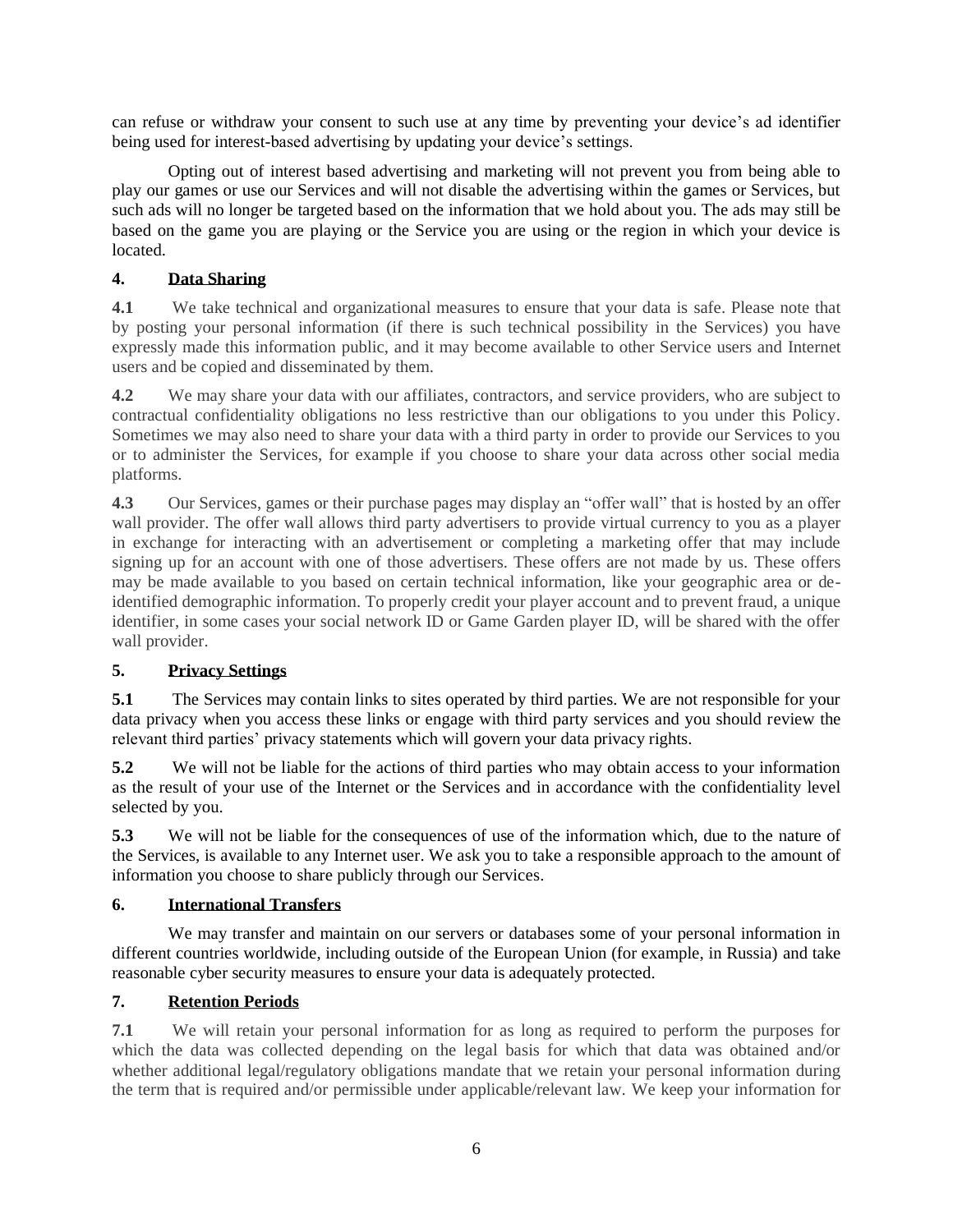so long as your account is active, and we deem an account to be active for a period of 60 months from the last interaction with our games or Services.

**7.2** We may remove your account, or the information you post as provided by the EULA.

### **8. Your Rights**

- **8.1** You have the following rights, in certain circumstances, in relation to your personal information:
	- a. Right to access your personal information;

b. Right to correct your personal information — you can request that we update, block or delete your personal data, if the data is incomplete, outdated, incorrect, unlawfully received or no longer relevant for the purpose of processing;

- c. Right to restrict the use of your personal information;
- d. Right to request that your personal information is erased;
- e. Right to object to processing of your personal information;
- f. Right to data portability (in certain specific circumstances);
- g. Right not to be subject to an automated decision;
- h. Right to lodge a complaint with a supervisory authority.

**8.2** We strive to provide you with choices regarding the personal information you provide to us. Here are some of the mechanisms we provide for you to control certain uses and disclosures of over your information:

- a. Tracking Technologies. You can set your browser to refuse all or some browser cookies, or to alert you when cookies are being sent. If you disable or refuse cookies or block the use of other tracking technologies, some parts of the Services may then be inaccessible or not function properly.
- b. Information from Social Networks. To manage the information Game Garden receives about you from a social network, like Facebook, where you play our games or with which you link a game on your mobile device, you will need to follow the instructions on that site for updating your information and changing your privacy settings.
- c. Information from Your Mobile Device. You can manage some aspects of information collection and use by visiting the "settings" menu of your mobile device and reviewing the permissions for each application or "app."

**8.3** If you want to review, delete, or change the information Game Garden has about you or have additional questions, e-mail us at info@game-garden.com. We will aim to respond to you within period established by applicable law. We will need to verify your identity before we are able to disclose any personal data to you. Please note that certain records, for example those related to customer service matters, will be held for legal and accounting purposes.

#### **9. Security Measures**

**9.1** We take technical, organizational and legal measures, including, where suitable, encryption, to ensure that your personal data is protected from unauthorized or accidental access, deletion, modification, blocking, copying and dissemination. We will take reasonable steps to ensure that your data is treated securely and in accordance with this Privacy Policy by us and our suppliers who process personal information on our behalf.

**9.2** Unfortunately, the transmission of information via the Internet and mobile platforms is not completely secure. Although we do our best to protect your personal information, we cannot guarantee